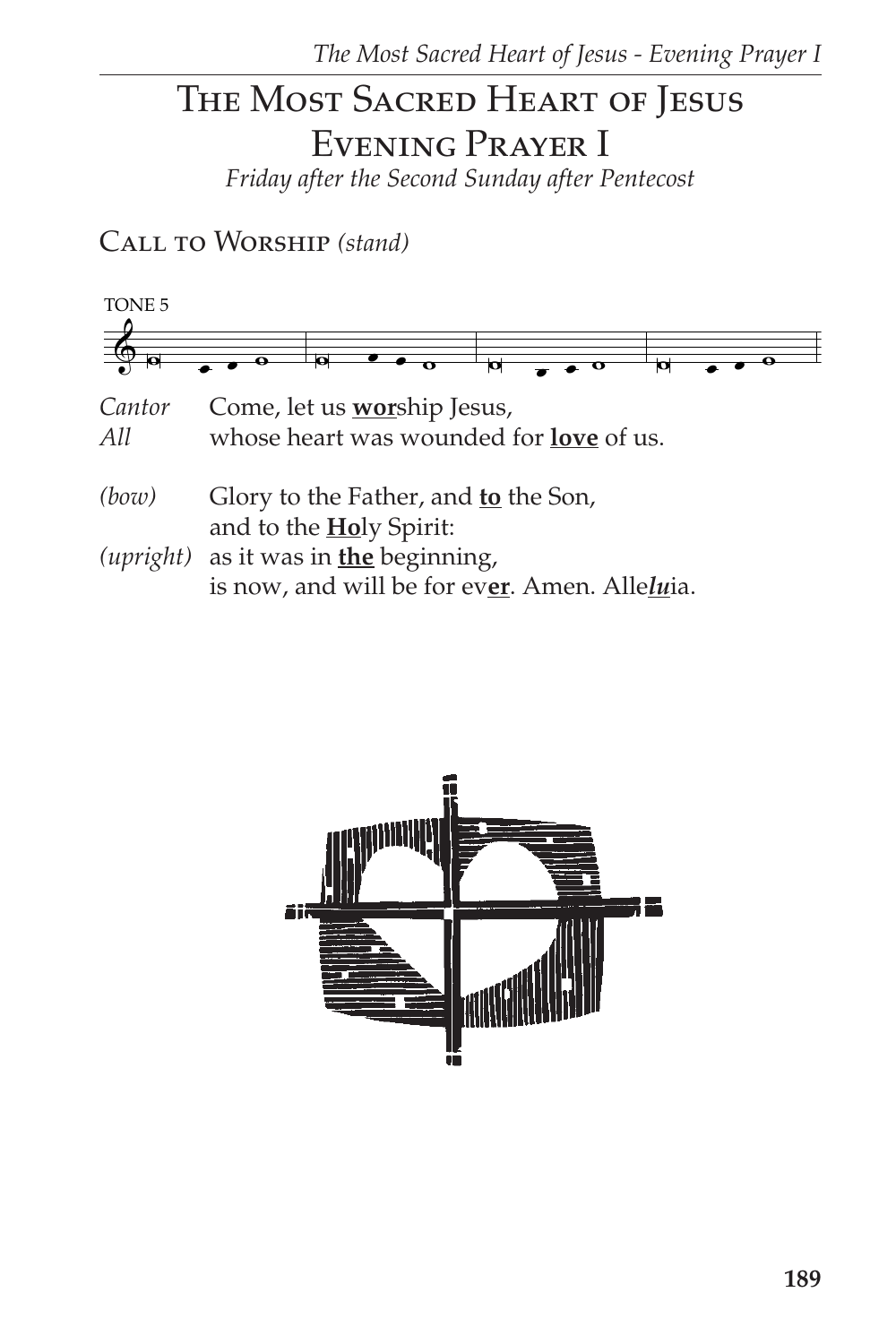# **HYMN**



**All You Who Seek a Comfort**

Text: *Quicumque certum quaeritis*; Latin, 18th C.; Tr. by Edward Caswall, 1814-1878, alt. Music: ST. COLUMBA, CM; Gaelic.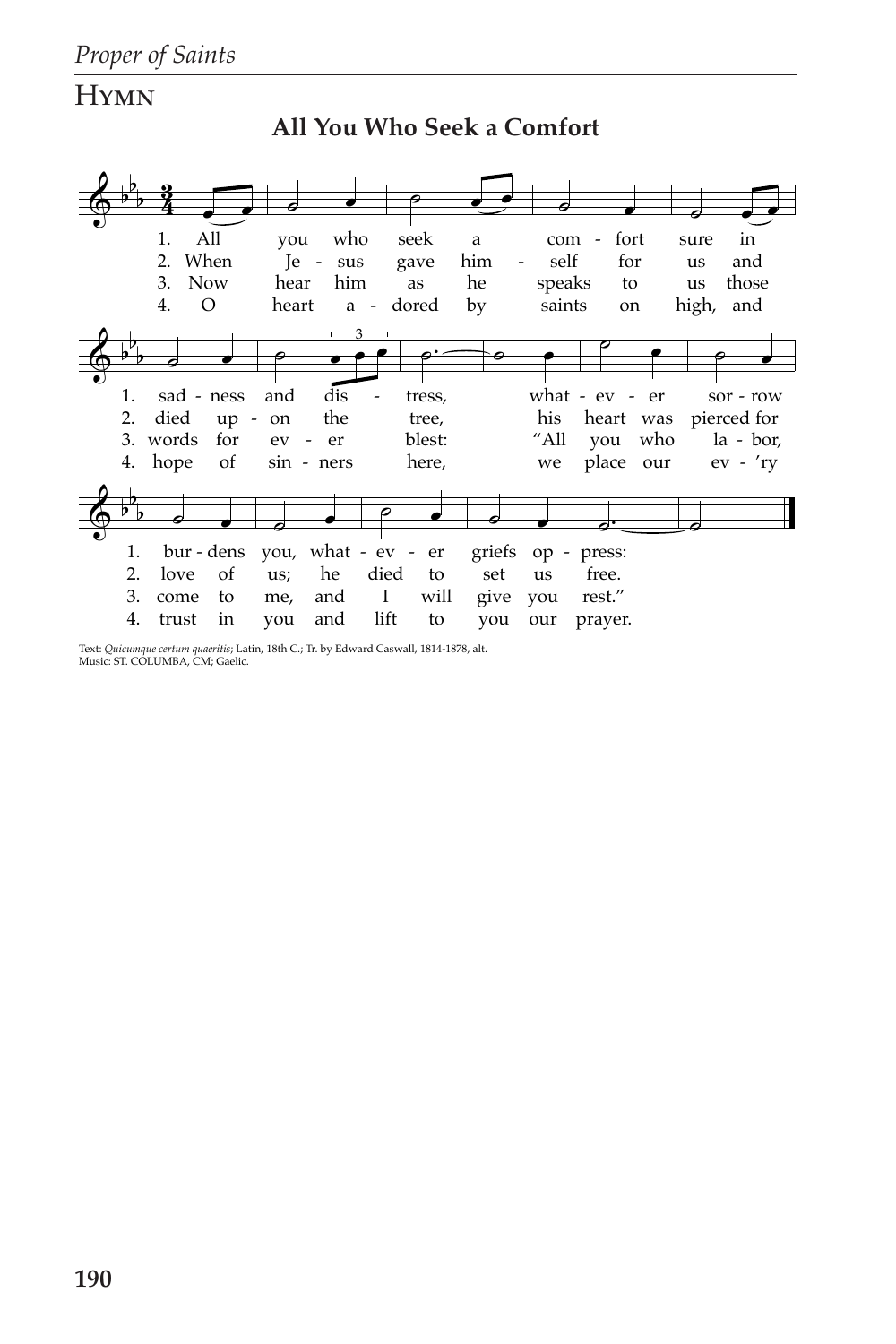Psalmody *(be seated)*





*Antiphon* God has loved us with an ever**last**ing love. Con amor eterno Dios nos **ha** amado.

### *Cantor/All*

¡Ale*lu*ya!

Alaben, siervos del Señor, alaben el Nombre **del** Señor. Bendito sea el Nombre del Señor ahora **y** por siempre. Desde la salida del sol hasta **su** ocaso, alabado sea el Nombre **del** Señor. The Lord towers **a**bove nations, God's glory shines o**ver** the heavens. Who compares **to** our God? Who is en**throned** so high? y se inclina para mirar desde cielo **a** la tierra? Levanta del polvo al desvalido, alza de la basu**ra** al pobre, para sentarlo **con** los nobles, con los más nobles **de** su pueblo. The childless, no lon**ger** alone, rejoice now in **man**y children. ¡Ale*lu*ya! *Servants of God, praise, praise the name of the Lord. Bless the Lord's name now and always. Praise the Lord's name here and in every place, from east to west. El Señor es excelso sobre todos los pueblos, su gloria sobre los cielos. ¿Quién como el Señor, Dios nuestro, que está entronizado en lo alto The Lord bends down to see heaven and earth, to raise the weak from the dust and lift the poor from the mire, to seat them with princes in the company of their leaders. Pone al frente de su casa a la estéril, madre feliz de hijos. Alleluia! Alleluia!*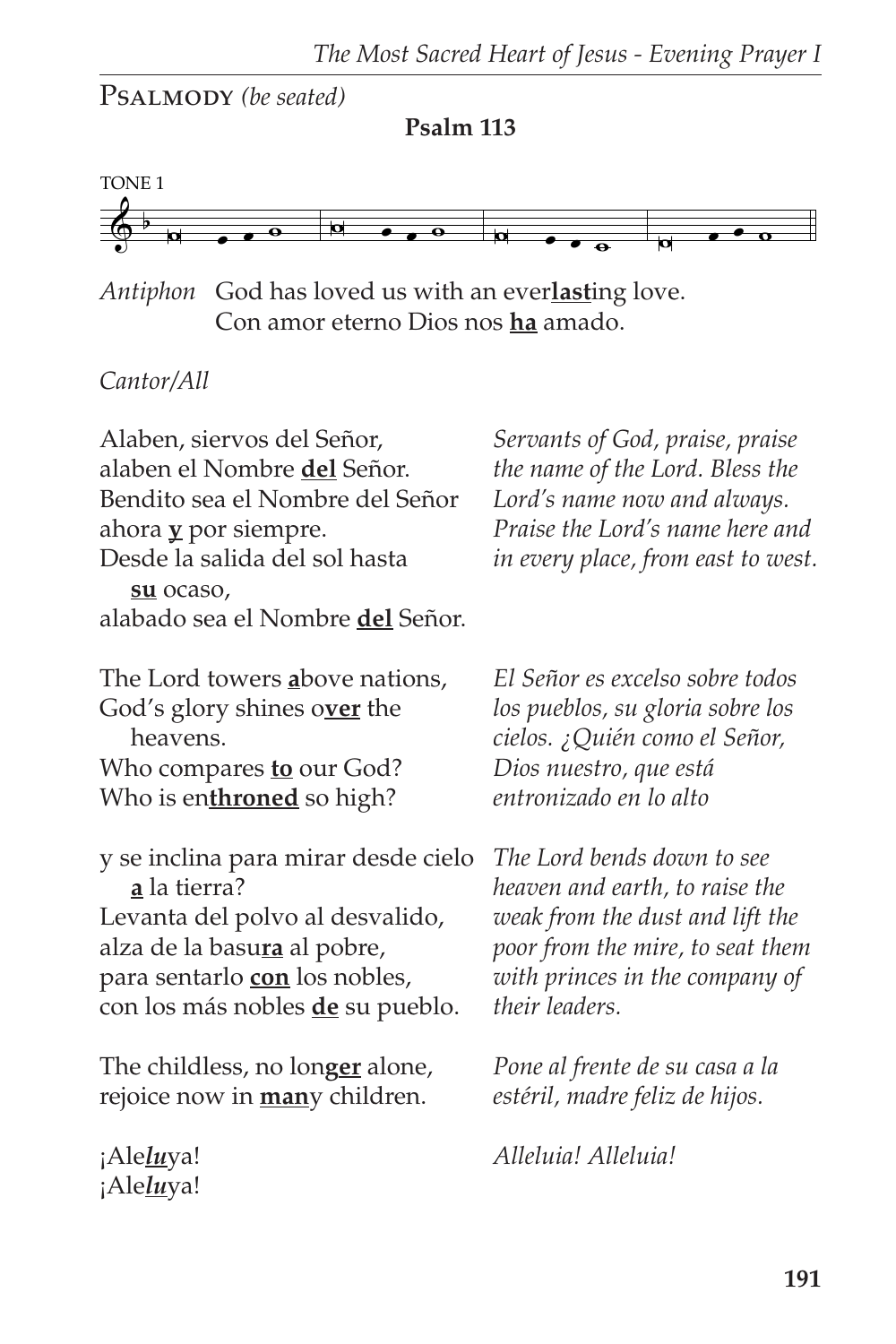

**Psalm 146**

*Antiphon* Learn *from* me, for I am gentle and hum**ble** of heart.

*2 Choirs*

| Praise the <b>Lord</b> , my heart!       | giving food <b>to</b> the hungry,      |
|------------------------------------------|----------------------------------------|
| My whole <i>life</i> , give praise.      | justice <b>to</b> the poor,            |
| Let me sing to God                       | freedom to captives.                   |
| as long <u>as</u> I live.                |                                        |
|                                          | The Lord opens blind eyes              |
| Never depend on rulers:                  | and straightens the bent,              |
| born of earth, they <b>can</b> not save. | comforting widows and or-              |
| They die, they <b>turn</b> to dust.      | phans,                                 |
| That day, their plans crumble.           | protecting the stranger.               |
|                                          | The Lord <b>loves</b> the just         |
| They are wise who depend on God,         | but blocks the path                    |
| who look to <b>Jacob's</b> Lord,         | of the wicked.                         |
| creator of heaven and earth,             |                                        |
| maker of the <b>teem</b> ing sea.        | Zion, <i>praise</i> the Lord!          |
|                                          | Your God reigns for ever,              |
| The Lord keeps $f$ aith for ever, $-$    | from generation to <b>generation</b> . |
|                                          |                                        |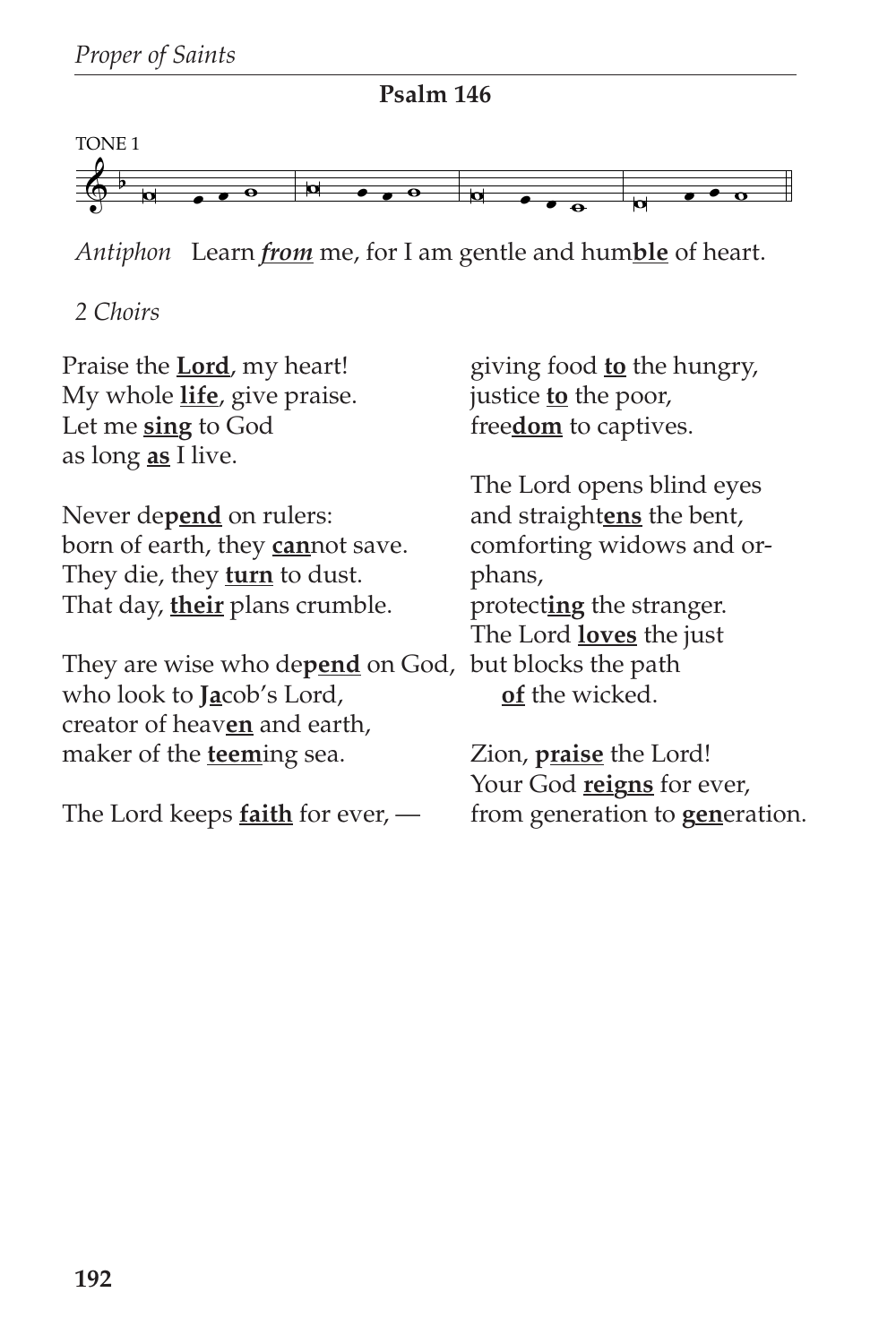**Revelation 4:11; 5:9–10, 12**

*Please stand for this canticle of praise.*



*Antiphon* I am **the** Good Shepherd; I pasture my sheep and I lay down my **life** for them.

### *2 Choirs*

Worthy are you, Lord God, to receive glory, hon**or** and power, for you are creator and **source** of all.

Worthy are **you**, O Christ, to take the scroll and **break** the seals, for you were slain and your blood pur**chased** for God every tribe, language, peo**ple** and nation.

You made them royal priests to **serve** our God, and they will **rule** on earth.

Worthy is the slaughtered Lamb, worthy of pow**er** and wealth, wisdom and strength, honor and glo**ry** and praise.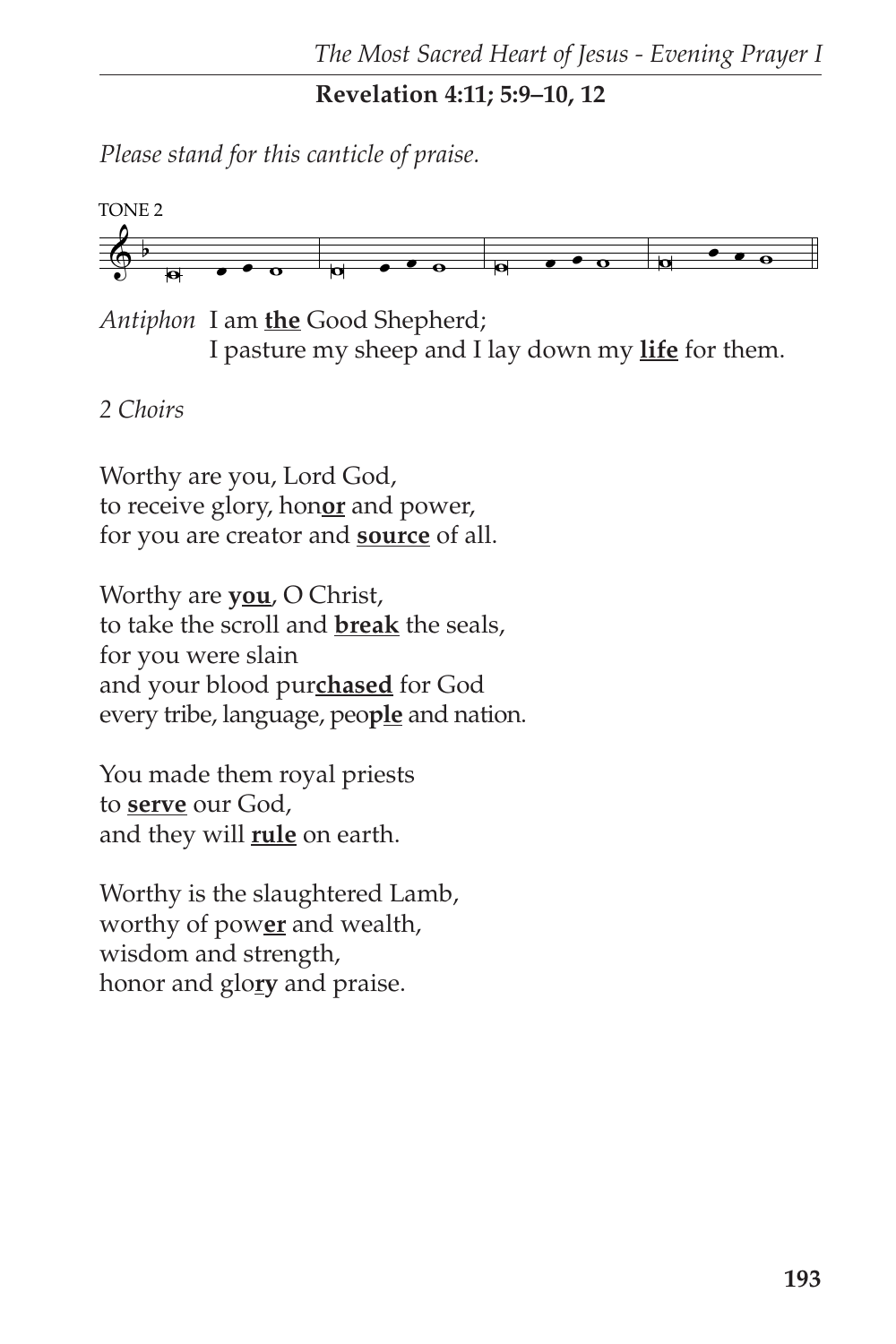# Psalmody Doxology



*All (bow)* Glory to the Father, and **to** the Son, and to the **Ho**ly Spirit:

*(upright)* as it was in **the** beginning, is now, and will be for ev**er**. Amen.

Reading *(be seated)*

## **RESPONSORY**



```
Cantor Christ has loved us,
         and in his blood he has washed away our sins.
All He has made us a kingdom and priests to serve our Father.
         And in his blood he has washed away our sins.
```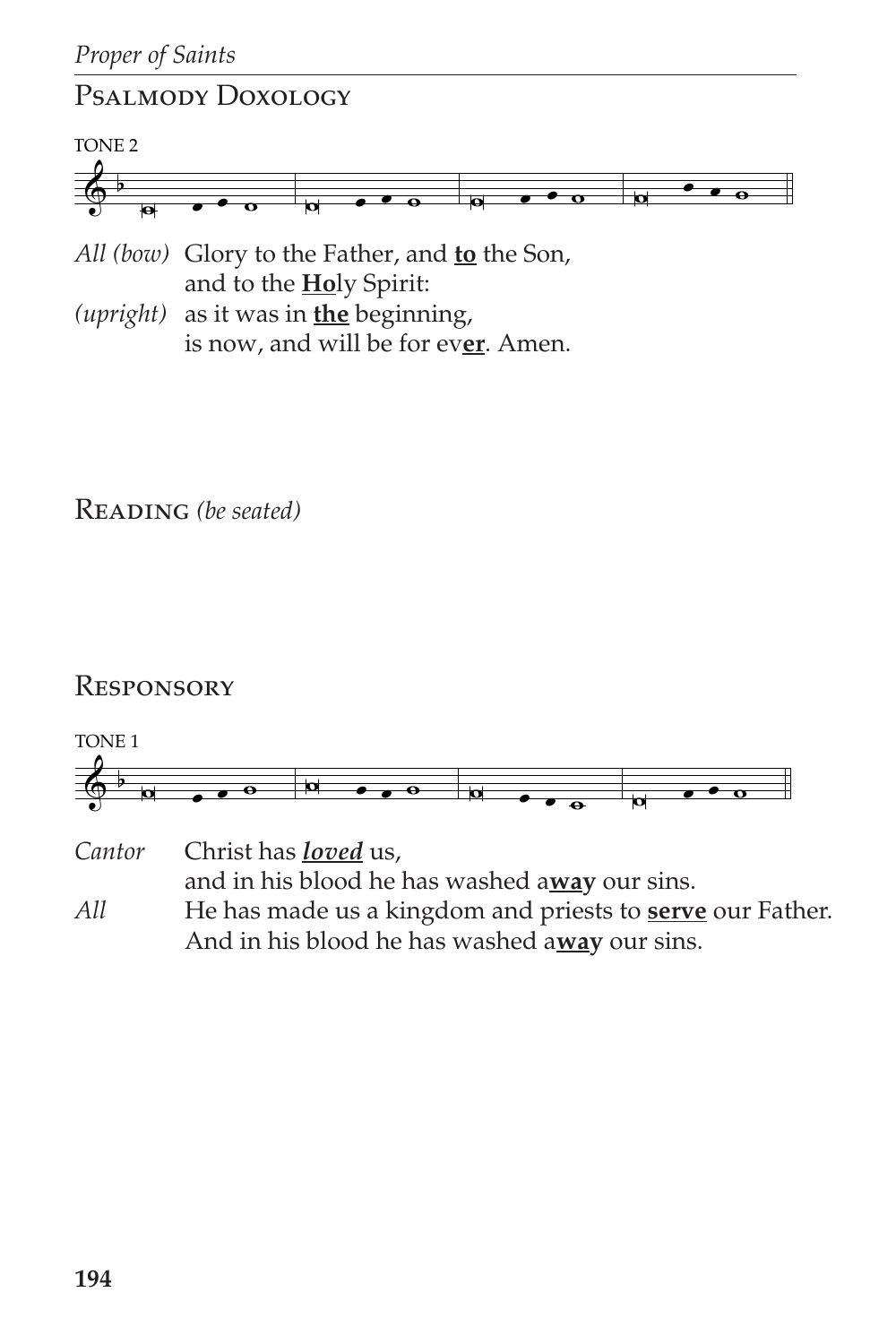# CANTICLE OF MARY

*Antiphon* I have come to cast fire upon the earth; how I long to see the flame leap up.

| 1. | My         | the<br>pro - claims<br>the<br>of<br>soul<br>great - ness<br>Lord.                        |        |
|----|------------|------------------------------------------------------------------------------------------|--------|
|    | 2. Through | great deeds<br>God make man - i<br>will<br>me<br>fest,<br>$\sim$                         |        |
| 3. | God's      | might - y<br><sub>of</sub><br>the<br>tec - tor<br>arm,<br>pro<br>just,<br>$\blacksquare$ |        |
| 4. | Soon       | will<br>the<br>and<br><sub>of</sub><br>the<br>hun - gry<br>earth<br>poor                 |        |
|    |            |                                                                                          |        |
|    |            |                                                                                          |        |
|    |            |                                                                                          | ರ:     |
|    |            |                                                                                          |        |
| 1. | My         | spir - it<br>sings<br>to<br>God,<br>sav - ing<br>my                                      | God,   |
| 2. | And        | the<br>earth<br>will<br>call<br>all<br>to<br>me<br>come                                  | blest. |
| 3. | Will       | guard the<br>the<br>and<br>them<br>from<br>weak<br>raise                                 | dust.  |
| 4. | Be         | rich - ly<br>blest,<br>be<br>great - er<br>giv - en                                      | worth. |
|    |            |                                                                                          |        |
|    |            |                                                                                          |        |
|    |            |                                                                                          |        |
| 1. | Who        | this<br>did<br>tru - $\lg$<br>day<br>fa - vor<br>on<br>me                                |        |
| 2. | $Un -$     | bound - ed<br>$\bf{I}$<br>love<br>and<br>mer - cy<br>pro - claim                         |        |
| 3. | But        | might - y<br>will<br>fall<br>kings<br>from thrones cor - rupt.                           |        |
| 4. | And        | $Is - ra - el$ ,<br>$A - bra - ham$ ,<br>as<br>to<br>sworn                               |        |
|    |            |                                                                                          |        |
|    |            |                                                                                          |        |
|    |            |                                                                                          |        |
|    |            |                                                                                          |        |
| 1. | And        | raised<br>light<br>for<br>all<br>to<br>me<br>up,<br>a                                    | see.   |
| 2. | For        | praise God's<br>all<br>who<br>know<br>and<br>$ho - ly$                                   | name.  |
| 3. | The        | the<br>$low - ly$<br>lift - ed<br>strong brought low,                                    | up.    |
| 4. | Will       | the<br>peace through - out<br>live<br>in<br>prom - ised                                  | land.  |

Text: Owen Alstott, b. 1947, © 1993, Owen Alstott. Published by OCP Publications. All rights reserved. Reprinted with permission under LicenSingOnline, #U10230.

Music: SURSUM CORDA, 10 10 10 10; Alfred M. Smith, 1879-1971, © Mrs. Alfred M. Smith. All rights reserved.

**INTERCESSIONS** OUR FATHER Concluding Prayer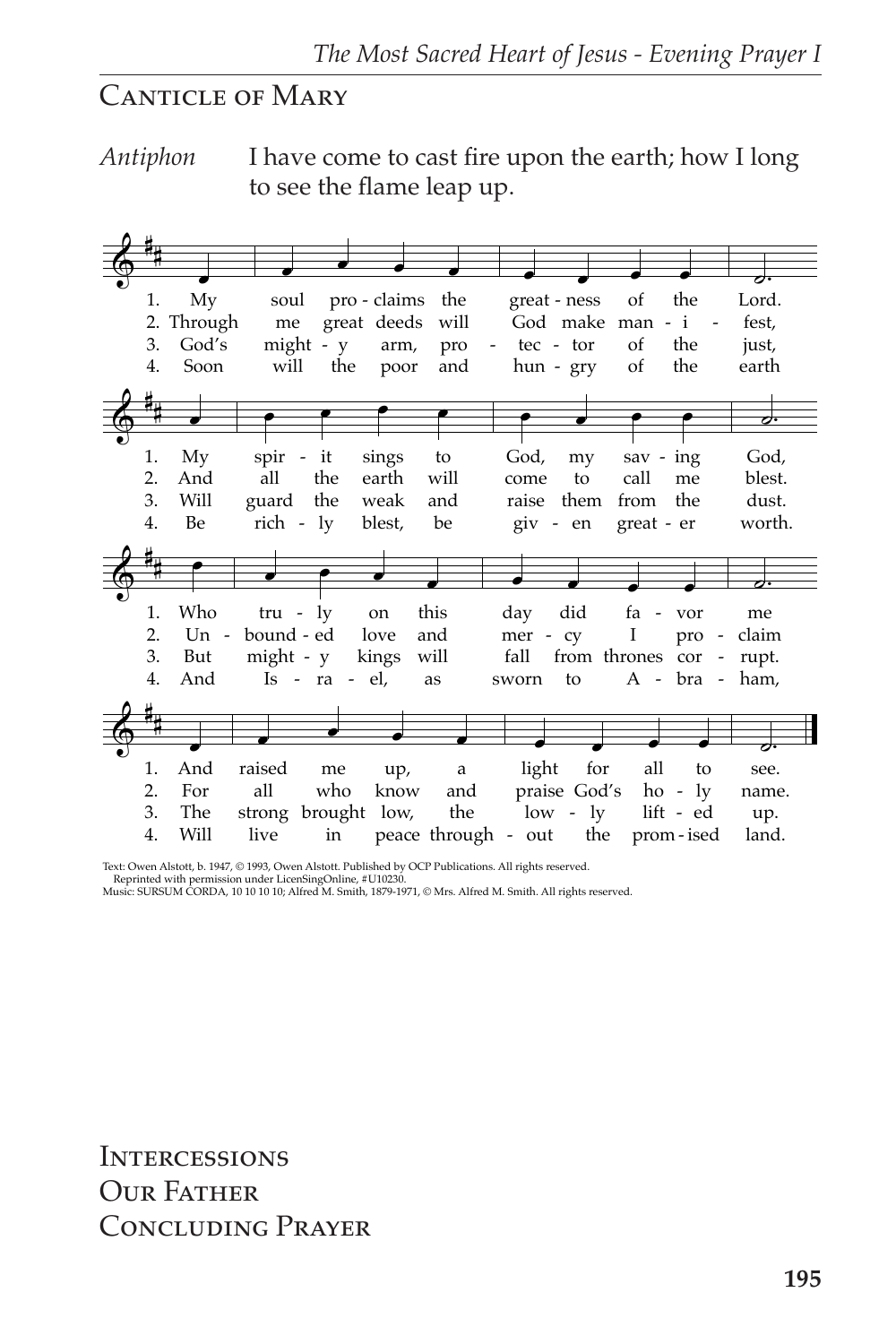# THE MOST SACRED HEART OF JESUS **MORNING PRAYER**

Friday after the Second Sunday after Pentecost

CALL TO WORSHIP (stand)



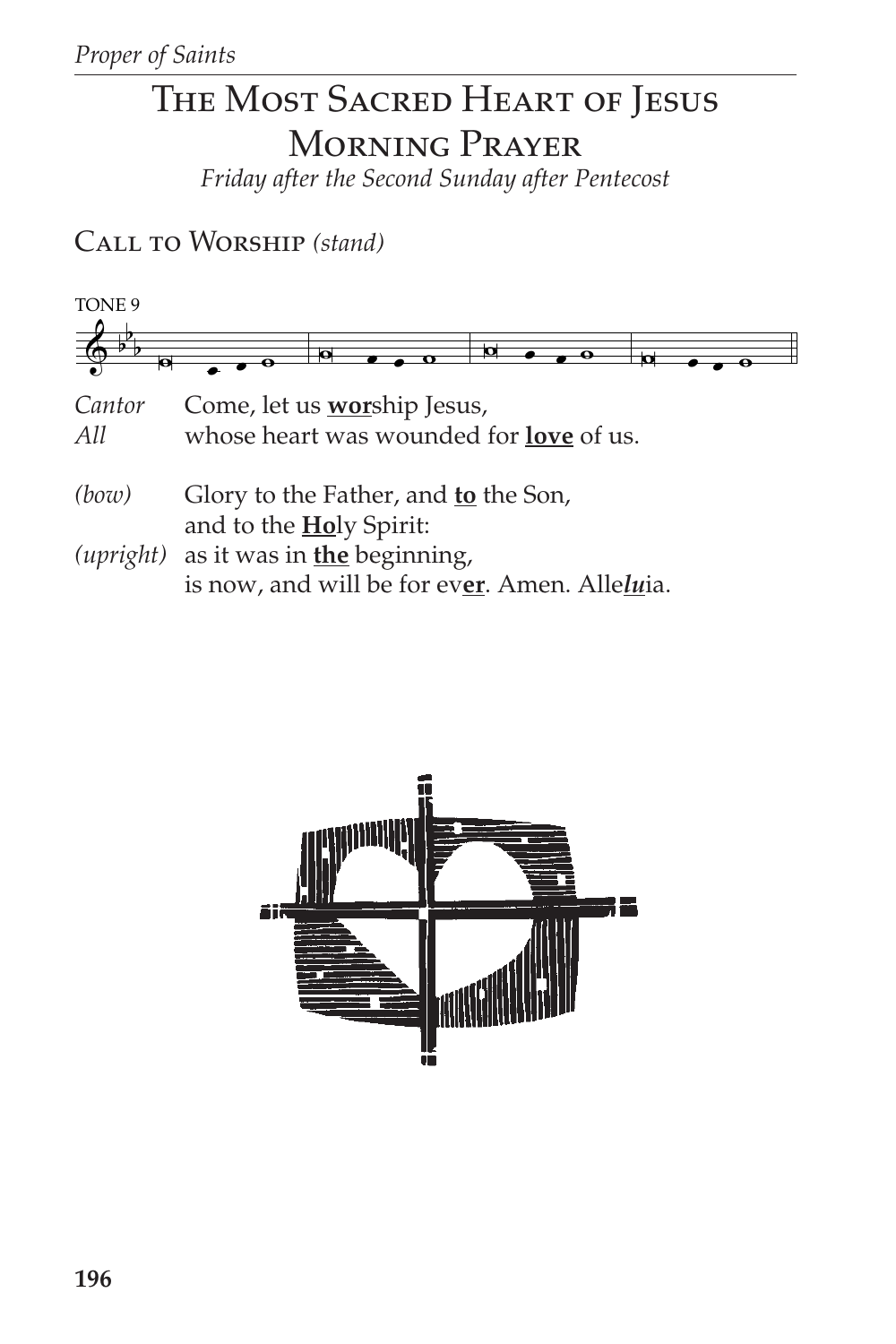# **HYMN**

See How the Legion of Our Sins

|    | 1.         | See                         | how                 |        | the                      | le           |                          |        | gion                  | <sub>of</sub> |         | our        |                    | sin             |        | with  |
|----|------------|-----------------------------|---------------------|--------|--------------------------|--------------|--------------------------|--------|-----------------------|---------------|---------|------------|--------------------|-----------------|--------|-------|
|    | 2.         | Our                         | ar                  | $\sim$ | ro - gance               |              |                          |        | first                 | raised        |         | the        |                    | lance,          |        | our   |
|    | 3.         | <b>Now</b>                  | from                |        | the                      | $\mathbf{o}$ | $\overline{\phantom{a}}$ |        | pened                 | heart         |         | of         |                    | Christ          |        | the   |
|    | 4.         | For                         | from                |        | this                     | heart        |                          |        | in                    |               | $sev -$ | en         |                    | streams         |        | there |
|    | 5.         | $\circ$                     | fire                |        | us                       | with         |                          |        | your                  | love          |         | that       |                    | we              |        | may   |
|    | 6.         | Give                        | $g$ lo -            |        | ry                       | to           |                          |        | our                   |               |         |            | sov - 'reign Lord, |                 |        | whose |
|    |            |                             |                     |        |                          |              |                          |        |                       |               |         |            |                    |                 |        |       |
| b. |            |                             |                     |        |                          |              |                          |        |                       |               |         |            |                    |                 |        |       |
|    |            |                             |                     |        |                          |              |                          |        |                       |               |         |            |                    |                 |        |       |
| 1. | all        | its                         | sav                 |        | age                      |              |                          | pride  | has                   |               |         |            | o - pened          | in              |        | the   |
| 2. |            |                             | spite helped plunge |        | the                      |              |                          | spear, | our                   |               |         |            |                    | greed had honed |        | the   |
| 3. |            | liv - ing                   | Church              |        | is                       |              |                          | born,  | the                   |               |         | dark - est |                    | cor             | $\sim$ | ners  |
| 4. | flows      | a                           | bun                 | $\sim$ | dant                     |              |                          | grace  | that                  |               |         | in         | his                | blood           |        | all   |
| 5. |            |                             | ev                  |        | $^{\prime}$ ry           |              |                          | sin.   | $\circ$               |               |         |            | we                 | nev             |        | er    |
|    |            | con - quer<br>6. wound - ed |                     |        | $\overline{\phantom{0}}$ |              |                          |        |                       |               |         | may        |                    |                 |        |       |
|    |            |                             | heart               |        | has                      |              |                          | shown  | the                   |               |         |            | great - ness       | <sub>of</sub>   |        | the   |
|    |            |                             |                     |        |                          |              |                          |        |                       |               |         |            |                    |                 |        |       |
| Þ  |            |                             |                     |        |                          |              |                          |        |                       |               |         |            |                    |                 |        |       |
|    |            |                             |                     |        |                          |              |                          |        |                       |               |         |            |                    |                 |        |       |
| 1. | heart      | of                          | God                 |        | $\rm{a}$                 |              |                          |        | wound both deep       |               |         |            | and                | wide.           |        |       |
| 2. |            | hard - ened                 | point,              |        | our                      |              |                          |        | cold - ness           | shed          |         |            | no                 | tear.           |        |       |
| 3. | $\alpha$ f | the                         | earth               |        | now                      |              | see                      |        | the                   | light         |         |            | of                 | dawn.           |        |       |
| 4. | may        | be                          | washed              |        | who                      |              | long                     |        | to                    | see           |         |            | his                | face.           |        |       |
| 5. | turn       |                             | a - way             |        | or                       |              |                          |        | wound your heart      |               |         |            | a                  | gain.           |        |       |
| 6. |            | Fa - ther's                 | love                |        |                          |              |                          |        | re - vealed with - in |               |         |            | his                | own.            |        |       |

Text: En ut superba criminum, tr. by Ralph Wright, OSB, b. 1938, © 1989, GIA Publications, Inc. All rights reserved. Reprinted with permission under OneLicense.net, #A-712825.<br>Music: LAND OF REST, CM; Trad. American Melody.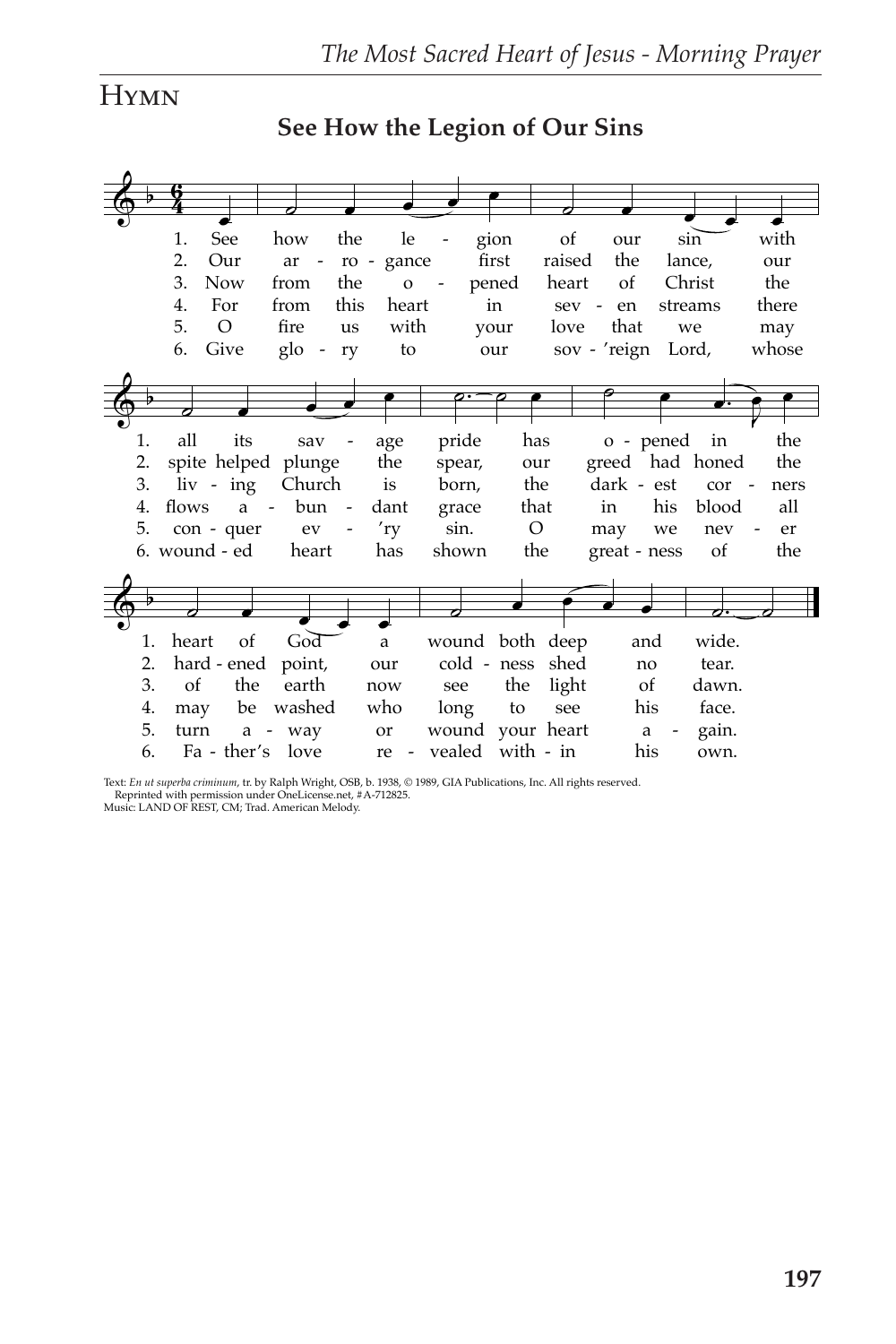Psalmody *(be seated)*

**Psalm 63**



*Antiphon* Jesus stood **and** cried out: If anyone thirsts, let him come to **me** and drink.

#### *2 Choirs*

God, my God, **you** I crave; my soul thirsts for you, my body aches for you like a dry and **wear**y land. Let me gaze on you **in** your temple: a vision of **strength** and glory.

Your love is bet**ter** than life, my speech is **full** of praise. I give you a lifetime of worship, my hands raised **in** your name. I feast at a rich table, my lips sing **of** your glory.

On my bed I lie awake, your memory **fills** the night. You have been my help, I rejoice be**neath** your wings. Yes, I **cling** to you, your right hand **holds** me fast.

Let those who want me dead end up deep **in** the grave! They will die by the sword, their bodies **food** for jackals. But let the king find **joy** in God. All who swear the truth be praised, every lying **mouth** be shut.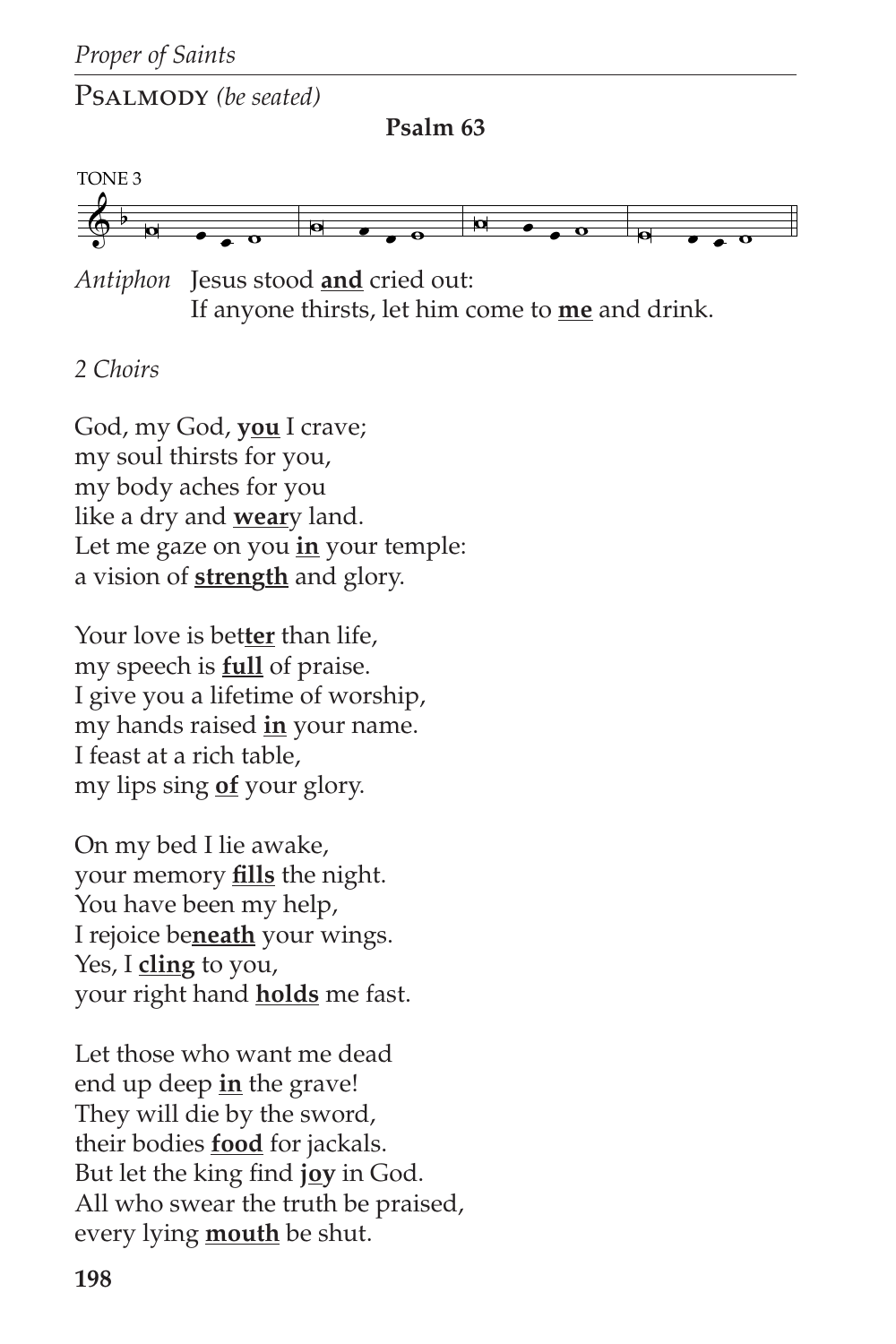#### Daniel 3:56-88

Antiphon Come to me, all you who labor and are burdened, and I will give your rest.



Text: Carl P. Daw, Jr., © 1989, Hope Publishing Company, Carol Stream, IL 60188. All rights reserved.<br>Reprinted with permission under OneLicense.net, #A-712825.<br>Music: MIT FREUDEN ZART, 87 87 88 7; Bohemian Brethren's Kirc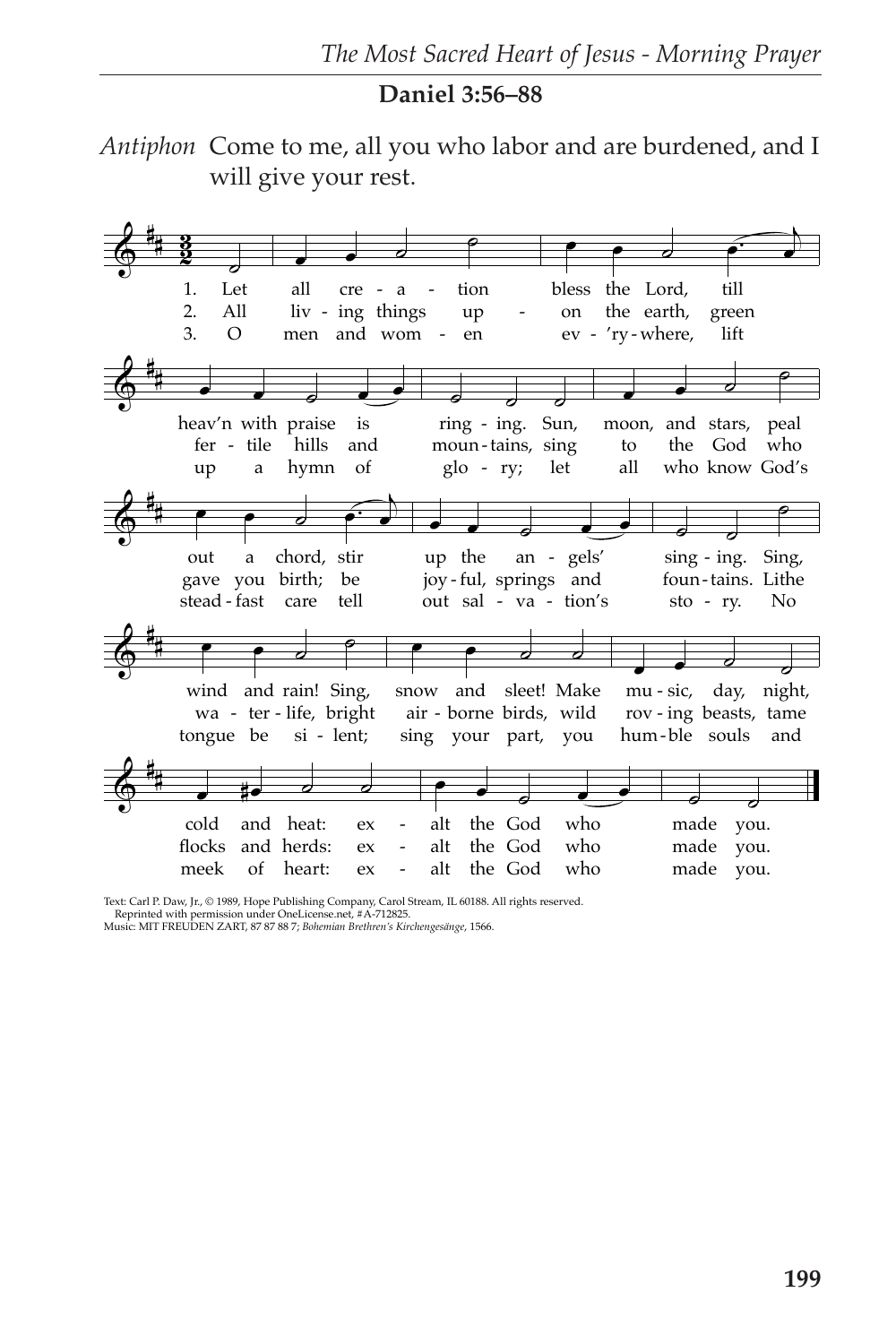**Psalm 149**

*Please stand for this psalm of praise.*



*Antiphon* My child, give **me** your heart. Hijo mío, dame tu **co**razón.

### *Cantor/All*

Canten al Señor un **can**to nuevo, su alabanza en la asamblea **de** los fieles. Alégrese Israel por su Creador, salten de gozo los hijos de Sión **por** su Rey; alaben su Nombre con danzas, tocando tambor**es** y cítaras;

The Lord delights in saving a **help**less people. Revel in God's glory, join in **clan** by clan. Shout praise **from** your throat, sword flash**ing** in hand

para tomar venganza de las naciones, y aplicar el castigo **a** los pueblos; para atar a sus reyes con cadenas y a sus nobles con espos**as** de hierro; para aplicarles la senten**cia** escrita: ¡qué honor para to**dos** sus fieles!

Alle*lu*ia! Alle*lu*ia!

*Sing a new song, you faithful, praise God in the assembly. Israel, rejoice in your maker, Zion, in your king. Dance in the Lord's name, sounding harp and tambourine.*

*porque el Señor ama a su pueblo y corona con su victoria a los humildes. Que los justos celebren su gloria y lo aclamen aun en sus lechos: con vítores a Dios en su garganta, y espadas de dos filos en las manos,*

*to discipline nations and punish the wicked, to shackle their kings and chain their leaders, and execute God's sentence. You faithful, this is your glory!*

*¡Aleluya! ¡Aleluya!*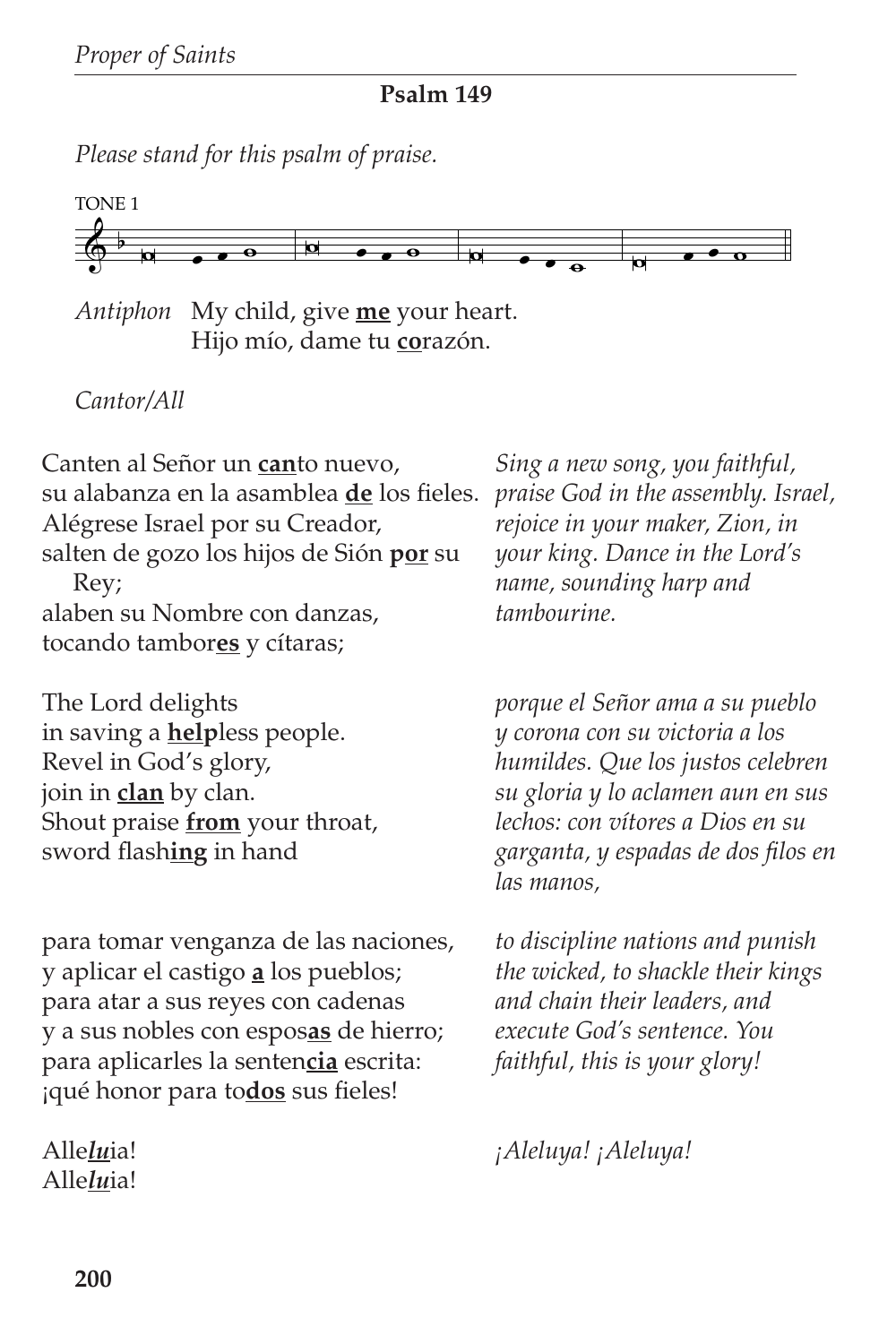# Psalmody Doxology



*All (bow)* Glory to the Father, and **to** the Son, and to the **Ho**ly Spirit:

*(upright)* as it was in **the** beginning, is now, and will be for ev**er**. Amen.

Reading *(be seated)*

### **RESPONSORY**

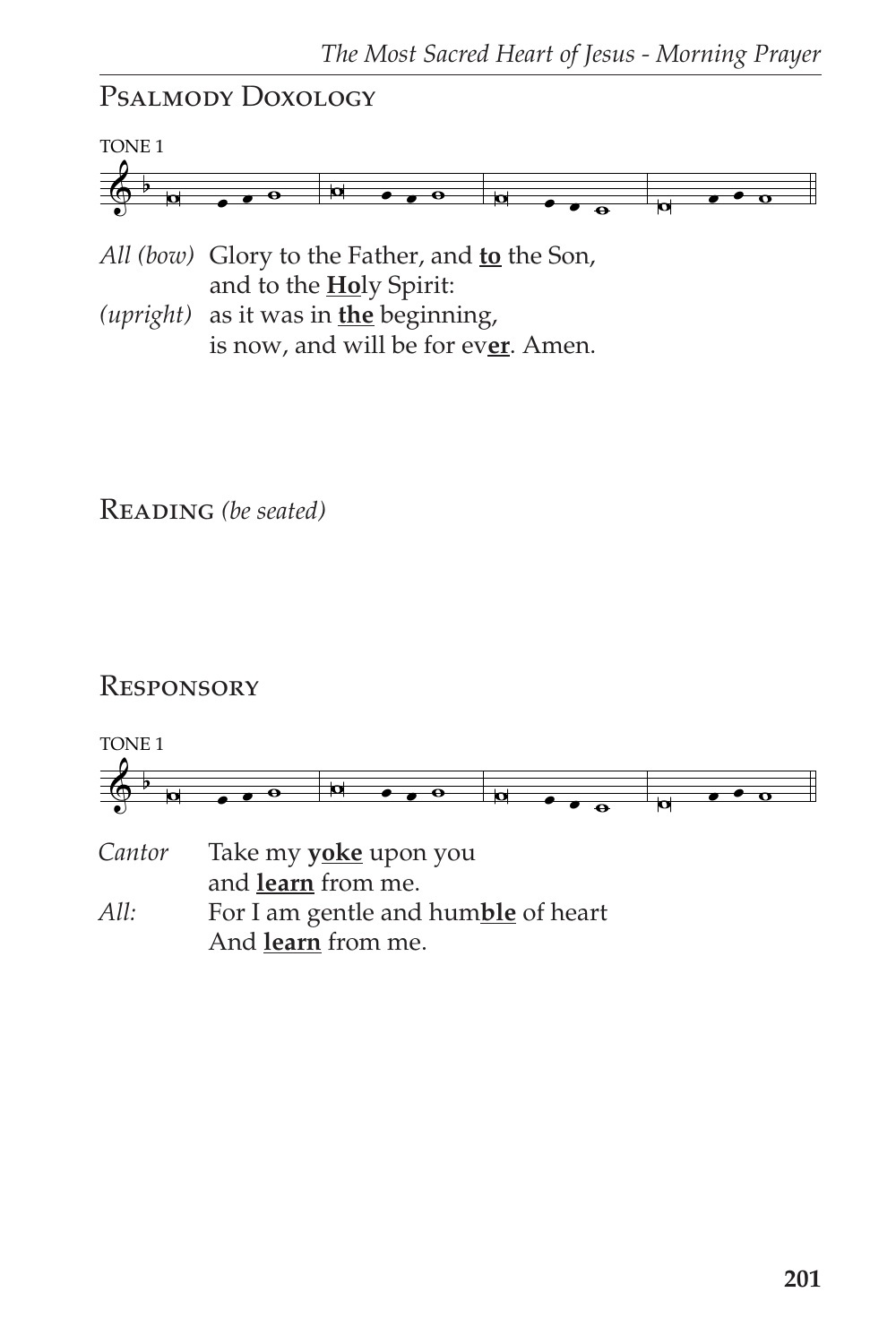# Canticle of Zechariah *(stand)*

*Antiphon* With tender compassion, our God has come to his people and set them free.

|    |                         |                              |                     |             |                    |               |                                       |                   | $\mathbf \sigma$ |  |
|----|-------------------------|------------------------------|---------------------|-------------|--------------------|---------------|---------------------------------------|-------------------|------------------|--|
|    |                         |                              |                     |             |                    |               |                                       |                   |                  |  |
|    | 1. Blest                | the<br>be                    | Lord,               | the         | God                | of            | Is<br>$\overline{\phantom{a}}$        | ra                | el               |  |
|    | $\mathfrak{D}_{1}$<br>A | $cov - e$                    | nant<br>$\sim$ $-$  | was         |                    | made with     | A - bra                               |                   | ham              |  |
|    | 3. Thus                 | free from                    | all                 | who         | wish               | to            | see                                   | us                | fall             |  |
|    | 4.<br>You,              | $ti - ny$                    | babe,               | will        | roar               |               | with God's own                        |                   | Word,            |  |
|    |                         |                              |                     |             |                    |               |                                       |                   |                  |  |
|    | 5.<br>The               | $Ris - ing$                  | Sun                 | dis         | pels<br>$\sim$ $-$ | the           | dark                                  | of                | night            |  |
|    |                         |                              |                     |             |                    |               |                                       |                   |                  |  |
|    |                         |                              |                     |             |                    |               |                                       |                   |                  |  |
|    |                         |                              |                     |             |                    |               |                                       |                   | $\bullet$        |  |
| 1. | whose                   | won - drous                  | vis                 | it          |                    | res           | cues                                  |                   | us.              |  |
| 2. | and                     | an - cient                   |                     | proph - ets |                    | told          | the                                   |                   | tale.            |  |
| 3. | now                     | can<br>we                    |                     | safe - ly   |                    | serve         | our                                   |                   | God,             |  |
| 4. | a                       | sound<br>to                  | take                | our         |                    | breath        | a                                     |                   | way.             |  |
| 5. | and,                    | fac - $ing$                  | death,              | de          |                    | stroy         | ing<br>$\overline{\phantom{a}}$       |                   | fear,            |  |
|    |                         |                              |                     |             |                    |               |                                       |                   |                  |  |
|    |                         |                              |                     |             |                    |               |                                       |                   |                  |  |
|    |                         |                              |                     |             |                    |               |                                       |                   |                  |  |
|    |                         |                              |                     |             |                    |               |                                       |                   | $\mathbf o$      |  |
| 1. |                         |                              |                     |             |                    |               |                                       |                   |                  |  |
| 2. | De - layed              | <b>SO</b>                    | long<br>hearts they | we          | thought<br>spoke   | all<br>of     | hope                                  | was<br>what would | lost;<br>be;     |  |
| 3. | With burn - ing         | Sur - round - ed             | by                  | a           | love               | we            | can - not                             |                   | doubt,           |  |
| 4. | We                      | know the                     | Prom - ised         |             | One                | is            | come                                  | at                | last;            |  |
| 5. |                         | The haunt-ing                | shad - ows          |             |                    | van - ished   | in                                    | the               | light,           |  |
|    |                         |                              |                     |             |                    |               |                                       |                   |                  |  |
|    |                         |                              |                     |             |                    |               |                                       |                   |                  |  |
|    |                         |                              |                     |             |                    |               | 0                                     |                   |                  |  |
|    |                         |                              |                     |             |                    |               |                                       |                   |                  |  |
|    | 1. from                 | $\text{Dav}$ - $\text{id's}$ |                     | house       | the                | Sav           | ior                                   |                   | comes.           |  |
| 2. | our                     | God would                    |                     | guard       | us                 | from          | our                                   |                   | foes.            |  |
| 3. | we                      | wor - ship                   |                     | God         | for                | ev            | er                                    |                   | more.            |  |
| 4. | our<br>5. now           | ten -<br>guides              | der<br>us           | God<br>in   | for<br>to          | gives<br>last | us<br>ing<br>$\overline{\phantom{a}}$ |                   | all.<br>peace.   |  |

Text: Vicki Klima, alt., © 1985, OCP Publications. All rights reserved. Reprinted with permission under LicenSingOnline, #U10230.<br>Music: ANIMA CHRISTI, 10 8 10 8; William J. Maher, S.J., 1823-1877, in *Mission Hymn Book,*

**INTERCESSIONS** OUR FATHER Concluding Prayer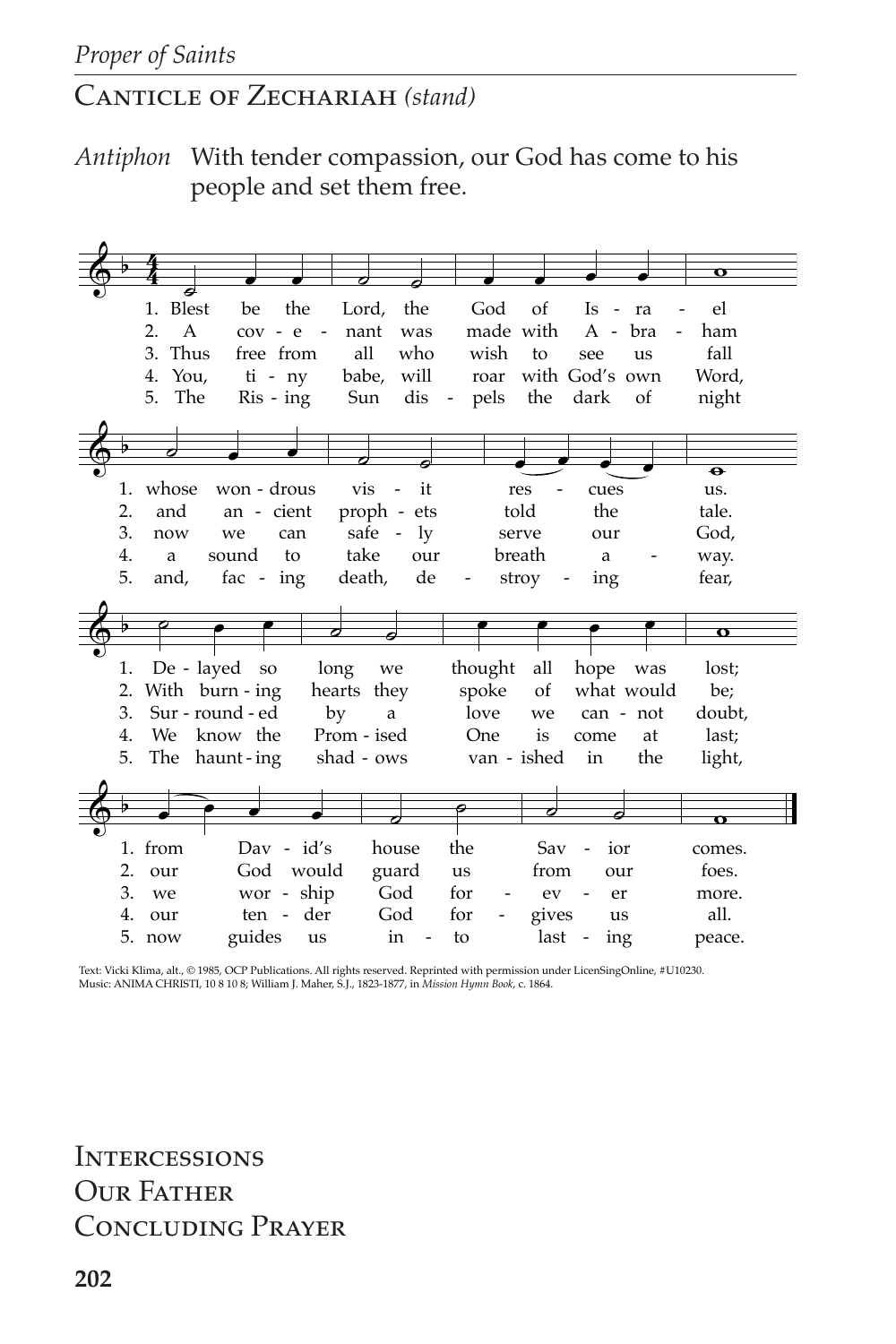# THE MOST SACRED HEART OF JESUS EVENING PRAYER II

Friday after the Second Sunday after Pentecost

CALL TO WORSHIP (stand)



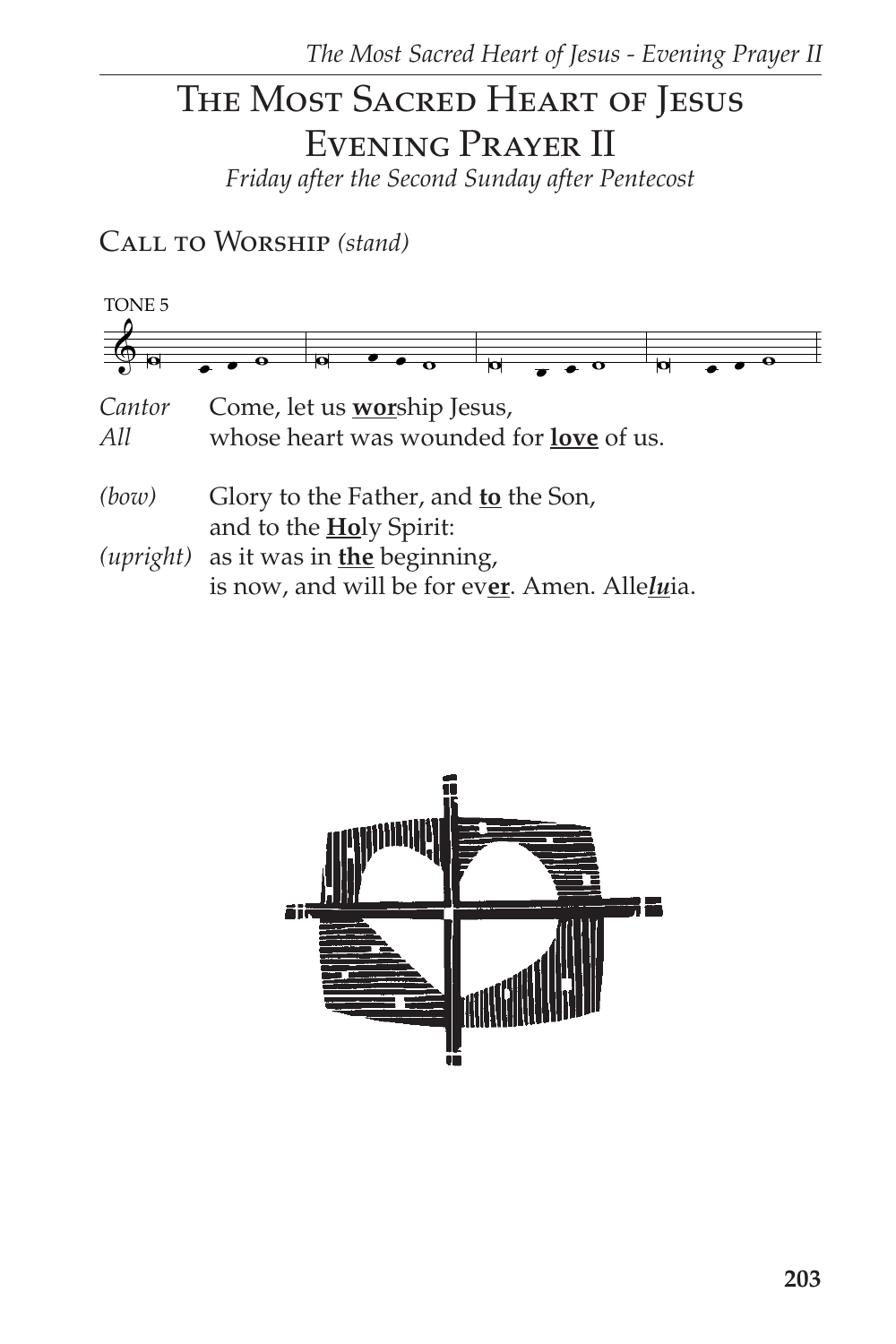





Text and music: Michael Joncas, b. 1951, © 1979, New Dawn Music. Published by OCP Publications. All rights reserved. Reprinted with permission under license #U10230, LicenSingOnline.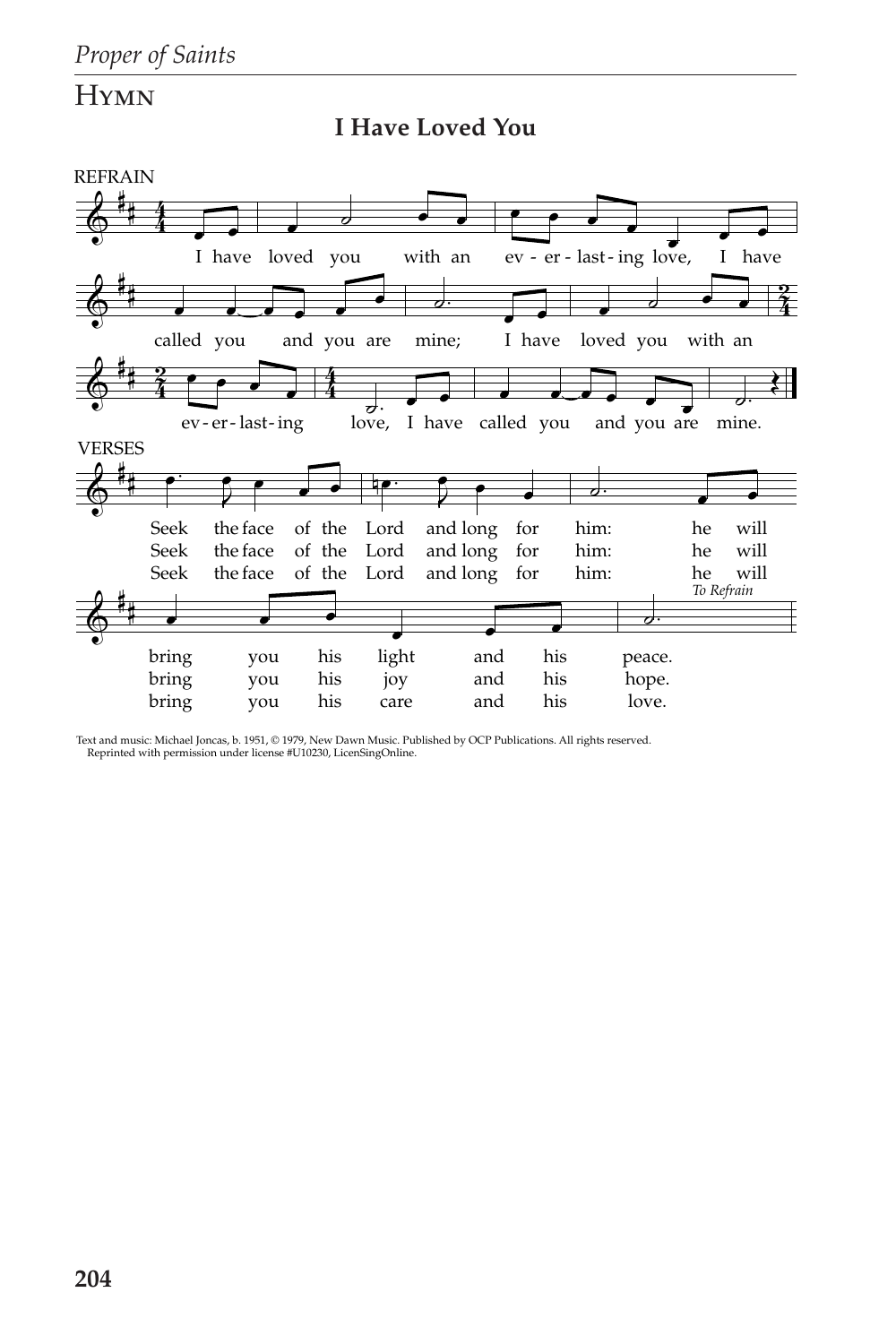PSALMODY *(be seated)* 

**Psalm 110**



*Antiphon* Lord, rule in the midst **of** your enemies. Señor, domina entre tus **e**nemigos.

*Cantor/All*

Dijo el Señor a mi señor; Siéntate a **mi** derecha hasta que haga a tus enemigos estrado **de** tus pies. El Señor extenderá desde Sión el poder de **tu** reinado: ¡domina entre tus **e**nemigos!

"Your people **stand** behind you on the day you **take** command. You are made holy, splendid, newborn **like** the dawn, fresh **like** the dew."

El Señor lo ha jurado y no se **ar**repiente: Tú eres sacerdote del Eterno, al modo de Mel**qu**isedec El Señor está a **tu** derecha: exterminará a los reyes el día **de** su cólera;

God executes judgment, crushes the **heads** of nations, and brings car**nage** worldwide. The victor drinks from a **way**side stream and ri**ses** refreshed.

*The Lord decrees to the king: "Take the throne at my right hand, I will make your enemies a footrest. I will raise your scepter over Zion and beyond, over all your enemies.*

*Tu pueblo está dispuesto para el día de la movilización, cuando aparezcas majestuoso; desde el seno de la aurora tuya es la flor de la juventud.*

*God's oath is firm: "You are a priest for ever, the rightful king by my decree." The Lord stands at your side to destroy kings on the day of wrath.*

*sentenciará a los reyes, amontonará cadáveres, aplastará cabezas sobre la ancha tierra. En el camino beberá del torrente así levantará su cabeza.*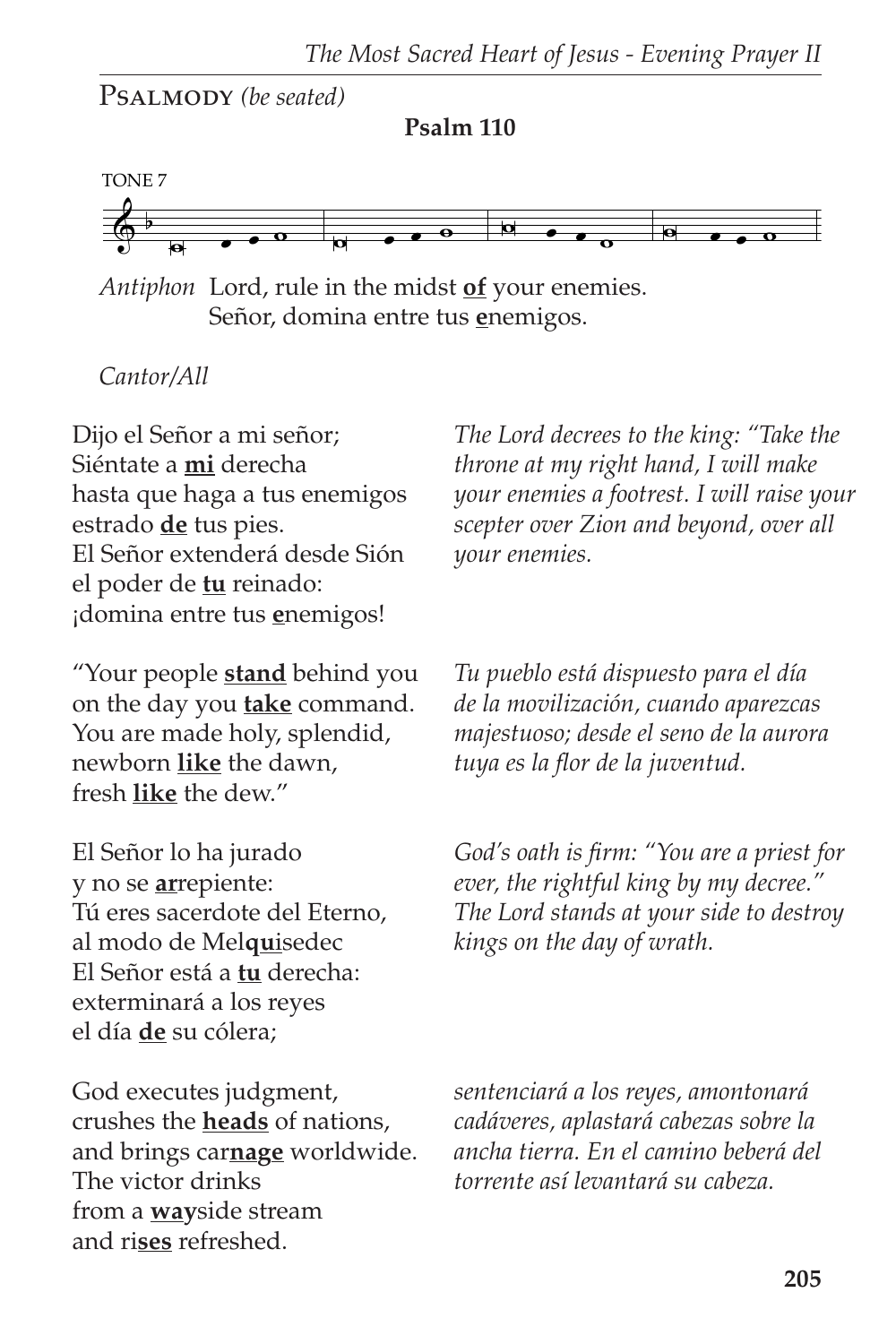#### **Psalm 111**

*Antiphon* The Lord is loving and merciful; he gives food to those who fear him.



Text: Bernard Mischke, osc, © 1965, Crosier Fathers and Brothers. All rights reserved. Music: O WALY WALY, LM; Trad. English Melody.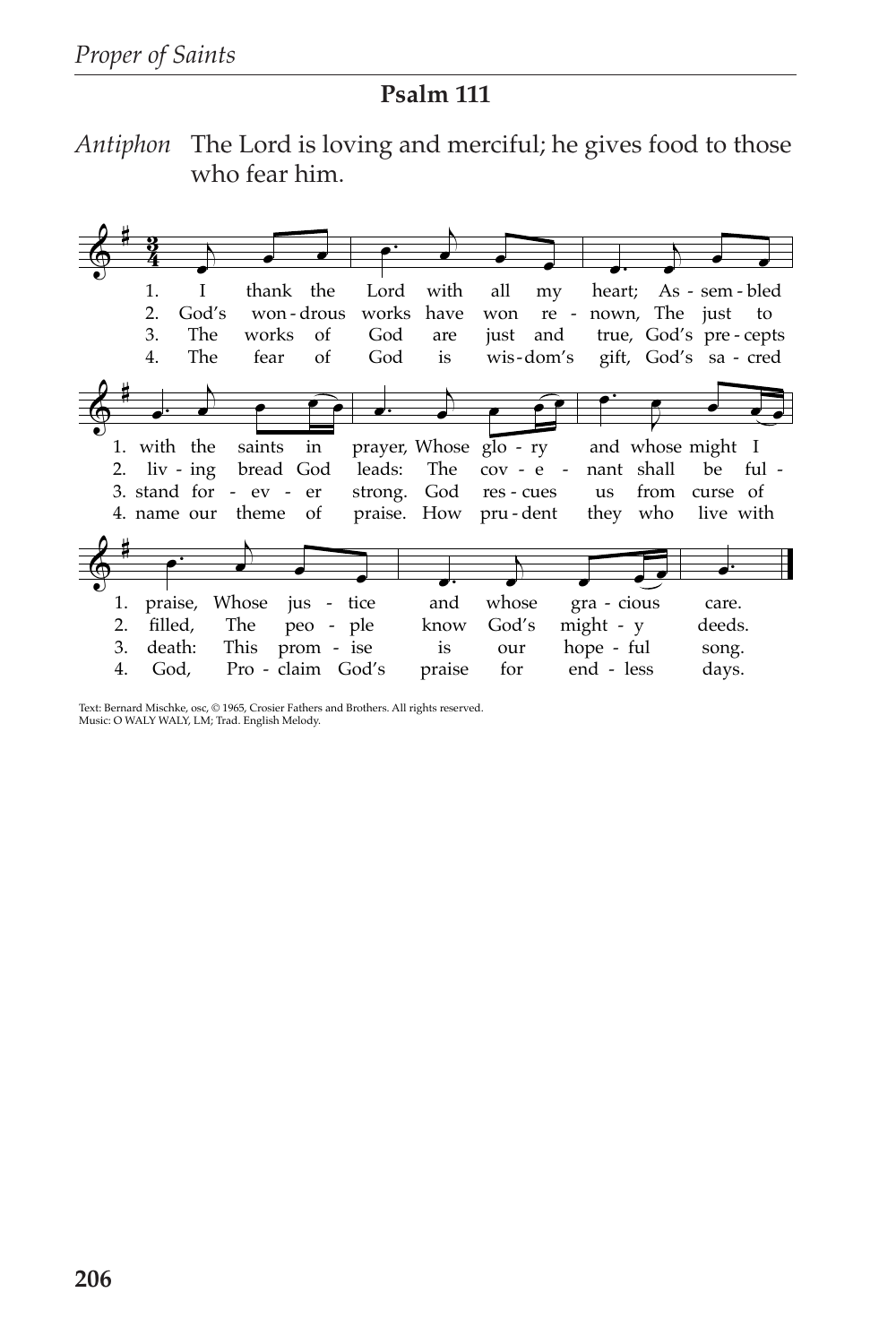### **Philippians 2:6–11**

*Please stand for this canticle of praise.*



*Antiphon* This is the **Lamb** of God who takes away the sins **of** the world.

## *2 Choirs*

Though in the **form** of God, Jesus did not claim equali**ty** with God but emptied himself, taking the form **of** a slave, human like **one** of us.

Flesh and blood, he hum**bled** himself, obeying to the death, death **on** a cross. For this very reason God lift**ed** him high and gave him the name a**bove** all names.

So at the name of Jesus every **knee** will bend in heaven, on earth, and in the **world** below, and every tongue exclaim to the glory of **God** the Father, "Jesus **Christ** is Lord."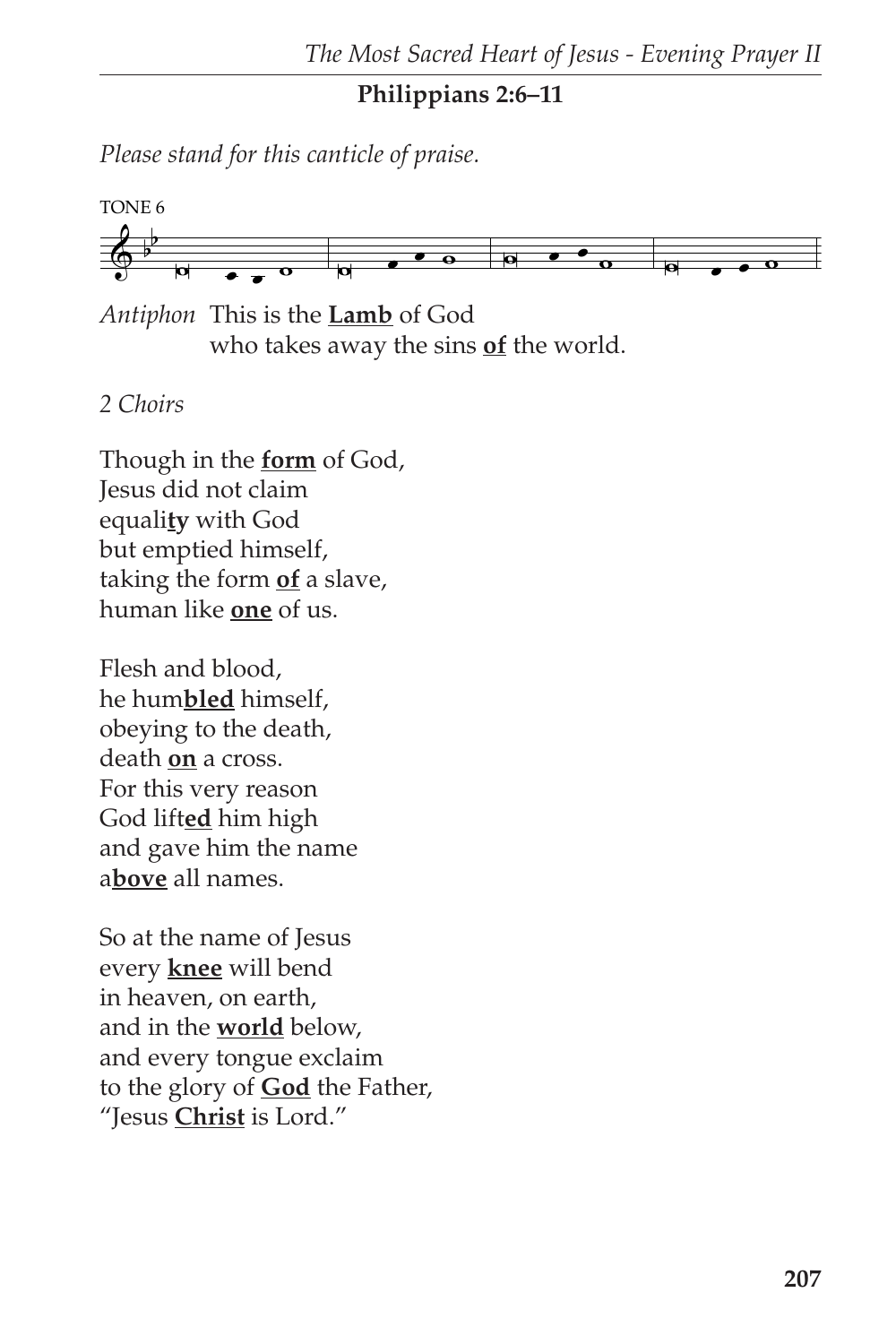# Psalmody Doxology



*All (bow)* Glory to the Father, and **to** the Son, and to the **Ho**ly Spirit:

*(upright)* as it was in **the** beginning, is now, and will be for ev**er**. Amen.

Reading *(be seated)*

# **RESPONSORY**



and in his blood he has washed a**way** our sins. *All* He has made us a kingdom and priests to **serve** our Father. And in his blood he has washed a**way** our sins.